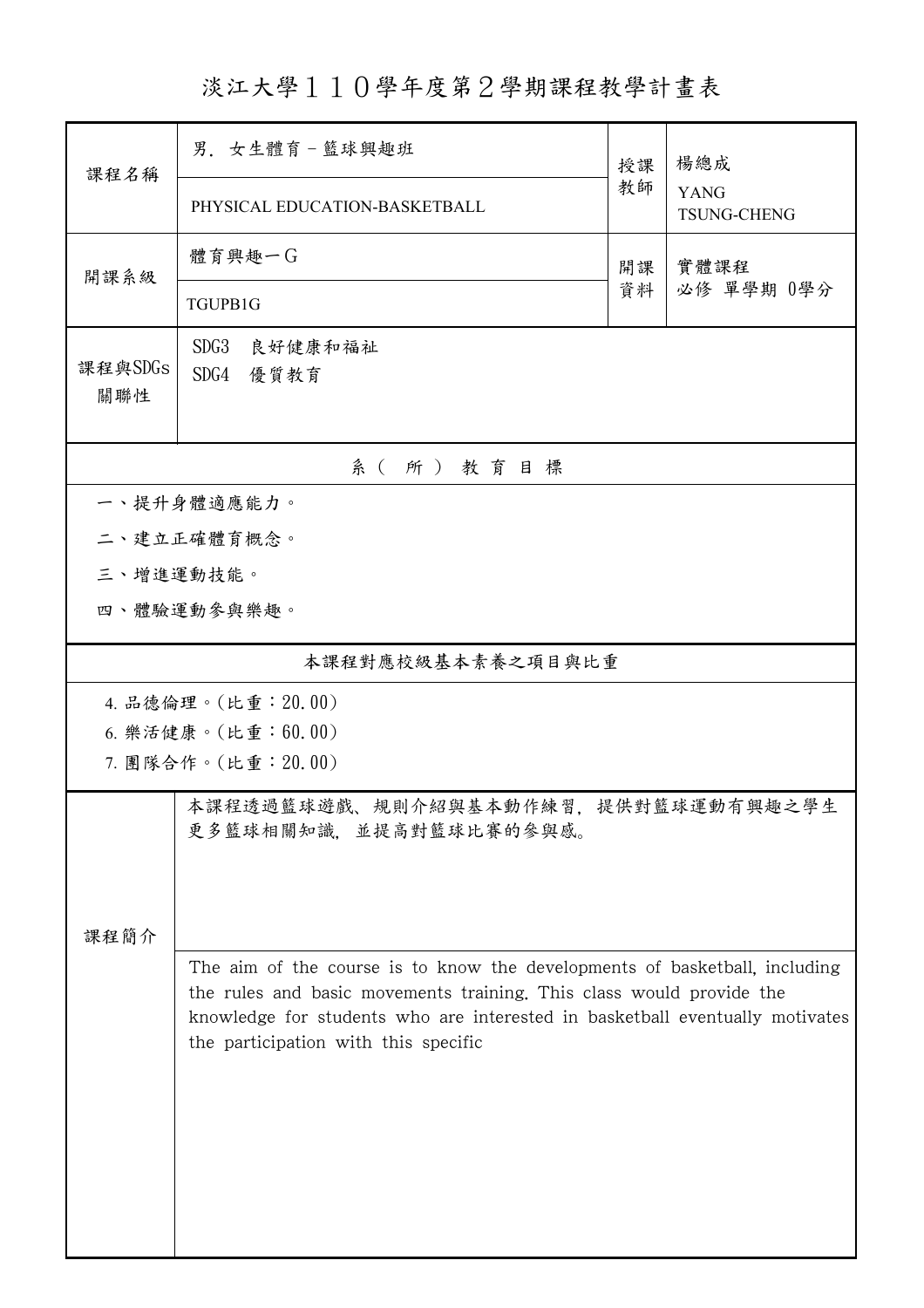## 本課程教學目標與認知、情意、技能目標之對應

將課程教學目標分別對應「認知(Cognitive)」、「情意(Affective)」與「技能(Psychomotor)」 的各目標類型。

一、認知(Cognitive):著重在該科目的事實、概念、程序、後設認知等各類知識之學習。

二、情意(Affective):著重在該科目的興趣、倫理、態度、信念、價值觀等之學習。

三、技能(Psychomotor):著重在該科目的肢體動作或技術操作之學習。

| 序<br>號         | 教學目標(中文)                   |                                 |    | 教學目標(英文)                                                                                   |         |  |
|----------------|----------------------------|---------------------------------|----|--------------------------------------------------------------------------------------------|---------|--|
|                | 1.瞭解籃球運動發展沿革、規則與<br>演進歷程   |                                 |    | 1. Understand the history, rules and the developments<br>of the game.                      |         |  |
| $\mathfrak{D}$ | 2.增進學生對籃球運動之興趣             |                                 |    | 2. Motivates the interests for basketball.                                                 |         |  |
|                | 3 3.學習籃球各項基本動作, 提升技<br>能   |                                 |    | 3. Develop the basic movements and enhance athletic<br>skills of basketball.               |         |  |
|                | 4.學習籃球運動比賽之小組合作觀<br>念      |                                 |    | 4.Co-operate with the team during the games and<br>understand the importance of team-work. |         |  |
|                | 5 5 學習如何參與比賽               |                                 |    | 5. Learn how to participate in the game.                                                   |         |  |
|                |                            |                                 |    | 教學目標之目標類型、核心能力、基本素養教學方法與評量方式                                                               |         |  |
| 序號             | 目標類型                       | 院、系 $(\text{m})$<br>核心能力   基本素養 | 校級 | 教學方法                                                                                       | 評量方式    |  |
| 1              | 認知                         |                                 | 46 | 講述                                                                                         | 實作、活動參與 |  |
| 2              | 情意                         |                                 | 6  | 講述                                                                                         | 活動參與    |  |
| 3              | 技能                         |                                 | 6  | 講述                                                                                         | 活動參與    |  |
| 4              | 認知                         |                                 | 67 | 講述                                                                                         | 活動參與    |  |
| 5              | 技能                         |                                 | 46 | 講述                                                                                         | 活動參與    |  |
|                |                            |                                 |    | 授課進度表                                                                                      |         |  |
| 週<br>次         | 日期起訖                       |                                 |    | 內 容 (Subject/Topics)                                                                       | 備註      |  |
| $\mathbf{I}$   | $111/02/21$ ~<br>111/02/25 | 1.上課規定事項2.籃球運動史簡介與課程進度說明        |    |                                                                                            |         |  |
| $\overline{2}$ | $111/02/28$ ~<br>111/03/04 | 1.籃球遊戲介紹。2.三對三分組比賽。             |    |                                                                                            |         |  |
| 3              | $111/03/07$ ~<br>111/03/11 | 1.籃球遊戲介紹。2.三對三分組比賽。             |    |                                                                                            |         |  |
| 4              | $111/03/14$ ~<br>111/03/18 | 1.球感練習與傳接球。2.三對三分組比賽。           |    |                                                                                            |         |  |
| 5              | $111/03/21$ ~<br>111/03/25 | 1.球感練習與傳接球。2.三對三分組比賽。           |    |                                                                                            |         |  |
| 6              | $111/03/28$ ~<br>111/04/01 | 1.各種投籃練習。2.三對三分組比賽。             |    |                                                                                            |         |  |
|                | 111/04/04<br>111/04/08     | 教學行政觀摩日                         |    |                                                                                            |         |  |
|                |                            |                                 |    |                                                                                            |         |  |